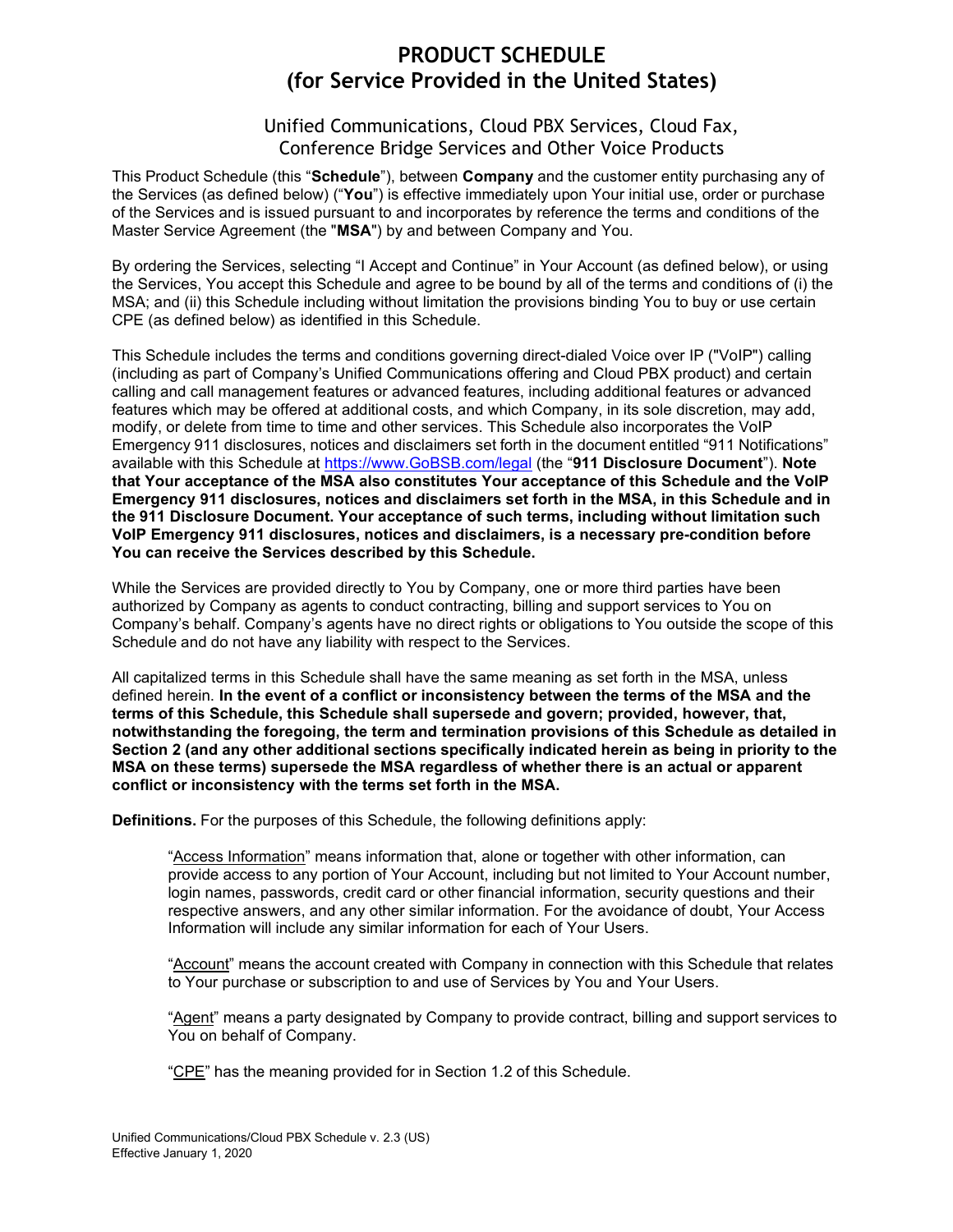"Data" means all data submitted by Your Users to Company in connection with the Services, including all content, material, IP and similar addresses, voice calls, fax calls, software, messages and account information and settings.

"Services" means the voice communications services sold by Company, such as direct-dialed Voice over IP ("VoIP") calling/Cloud PBX service, fax, conference bridge and certain other calling and call management features or advanced features. The "Services" also include the voice communications services (e.g., VoIP calling, Cloud PBX, etc.) and the chat (i.e., instant messaging) functionality delivered as part of Company's Unified Communications offering. However, for purposes of clarification, the term "Services" as defined for purposes of this Schedule does not include (a) Company's SIP Trunking service or (b) Company's Online Meeting video conferencing or ShareSync backup and file sharing services that are delivered as part of Company's Unified Communications offering (for further information regarding the terms of such excluded offerings, please refer to the applicable Product Schedules and other documentation located at https://www.GoBSB.com/legal.

"Third-Party Service" means any service or product offered by a party that is not Company.

"User" means any of Your employees, consultants or independent contractors to whom You grant permission to access the Services in accordance with Company's entitlement procedures. If You are purchasing Services under a user-based licensing model, Users may not be "shared" or used by more than one named individual (other than the administrative account that may be used by an appropriate number of individuals required to administer the use of Services within Your organization). If You are purchasing Services under a subscription-based licensing model, subscription licenses may not be "shared" or used by more than one named individual at any given time; however, a single subscription user license may be reassigned from one User to a different User (by removing the subscription license from the first User and assigning it to another registered User).

"Company Parties" means Company's officers, employees, agents and representatives; Company's affiliates (including parents and subsidiaries), vendors, licensors and partners; and their respective officers, employees, agents and representatives.

# 1 Service and Account.

1.1 Services. Company agrees to provide, and You agree to purchase, the Services. The Services include certain calling and call management features or advanced features, which may be offered at additional costs, and which Company may, in its sole discretion, add, modify, or delete from time to time. All real-time voice communications services and facsimile services must originate in the United States of America (in which case the Services are subject to this Schedule) or Canada (in which case the Services are subject to the Canada Product Schedule for the Services). Company will block all call traffic that does not originate from a United States or Canada IP Address as determined by Company in its sole discretion. Failure by Company to block such services that originate outside of the United States or Canada does not constitute approval by Company (or any of its affiliates) for You to use the Services from such points of origin. The Services do not support Operator-assisted calls, including but not limited to any and all types of collect calls. In addition, the Services do not support 900 calls of any type or 10-10 dialing. You acknowledge that any failure of attempted 900, Operator-assisted, or 10-10 calls is not grounds for any service credit, any other form of liability on the party of Company or any of its affiliates, or termination of service by You.

1.2 CPE: Use of the Services (whether as a standalone service, as part of Company's Unified Communications offering, or otherwise) requires the use of pre-approved, pre-qualified, and preprogrammed CPE. The CPE can be purchased directly from Company or from third parties. Third party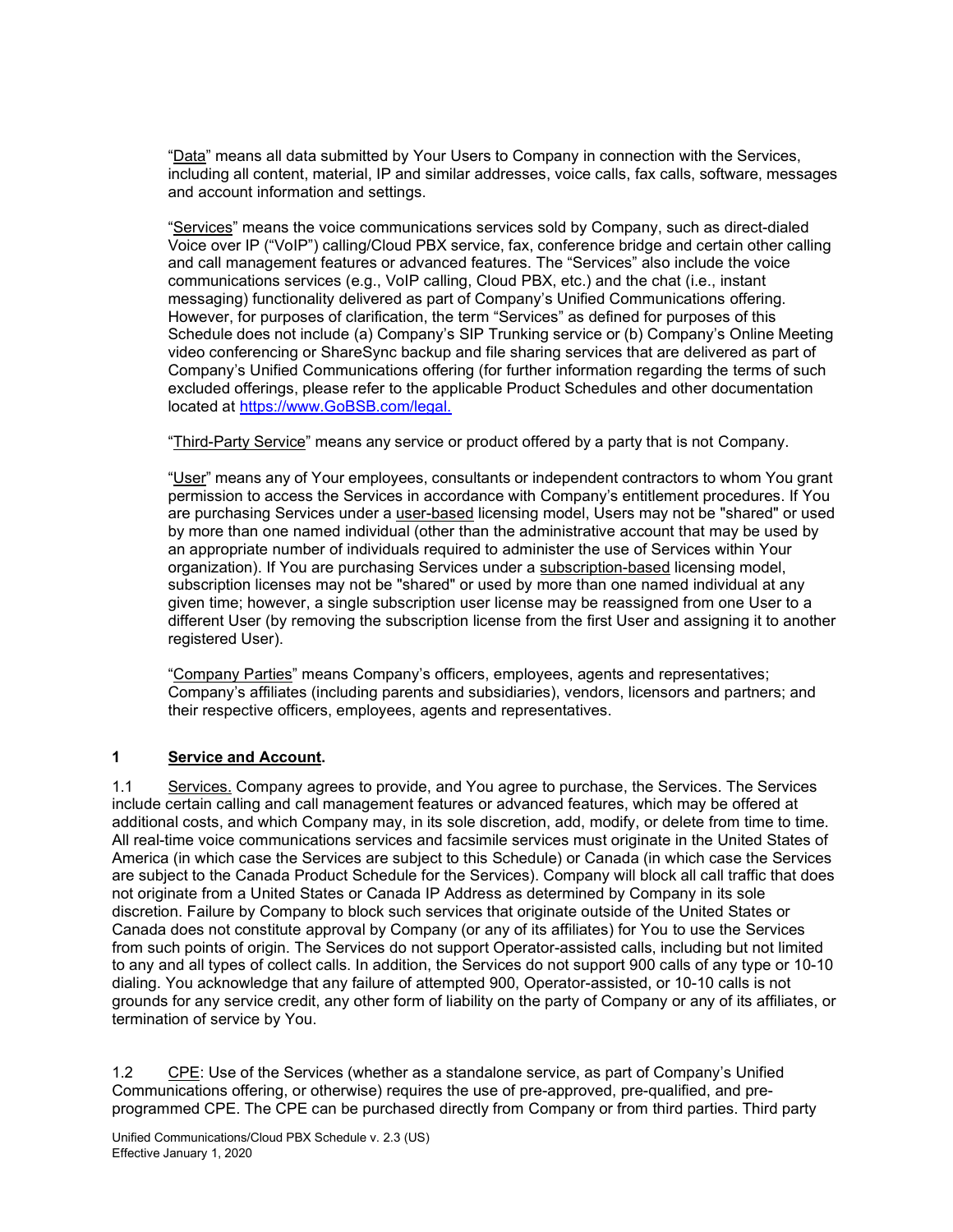CPE must conform to the approved make and models as determined by Company in its sole discretion. In order to utilize the Services' functionality, You must install all CPE according to the installation instructions provided by Company using the preset configuration supplied by Company. You acknowledge that Company has custom-preconfigured all CPE to work with the Services if you purchase such CPE directly from Company, and that this custom configuration enables certain CPE features and disables others. Desk phones, cordless phones, wireless transmitters, wireless adapters and fax adapters acquired from or through Company are only to be used with the Services.

Please note that most SIP desk phones approved for use in conjunction with the Services natively support Power Over Ethernet (POE). Some models, however, may require the use of a supplementary POE injector, which must be purchased separately.

The Services do not support Point-of-Sale machines (Credit Card machines). The Services do not support alarm systems. In addition, please refer to Section 1.11 of this Schedule for limitations regarding certain fax devices

1.3 Title to CPE. Upon submission of an order for Services, You retain all rights and title to CPE identified in, or in connection with, such order. Subject to Sections 2.2 through 2.4 of this Schedule, You may select either a one-time payment or twelve monthly installment payments option for the CPE. In the event of CPE defects due to component failure and/or workmanship defects during the twelve (12) month defective CPE warranty period, You agree to return the CPE that has been pre-approved for replacement to Company (at Company's cost), in its original condition (excepting normal wear and tear) within thirty (30) days of Your written request for the exchange of defective CPE from Company. As per industry standard practice, Company will replace any defective CPE during the twelve (12) month defective CPE warranty period with either new or factory refurbished CPE at Company's discretion. You are required to provide adequate surge protection for all CPE, such as would be standard for a computer. Company shall not be responsible for CPE damage due to improper use, storage, installation, lightning damage, flood damage, or other damage inflicted by You. If You fail to return the CPE within thirty (30) days of receipt of the request or if Company at its sole discretion determines that the CPE defect is due to improper use, storage, installation, lightning damage, flood damage, or other damage inflicted by You, then Company will add the full original purchase cost of that CPE to Your next invoice or credit card charge. Title passes to the customer for CPE shipments on a Free on Board (FOB) origin basis.

1.4 Service and CPE Change Orders. You are responsible for all charges associated with change requests including new CPE and new Services in addition to those specified on Your initial order as confirmed with Company. Such change requests may be submitted via secure portal, the case management system, email to Company customer service and/or phone call to Company customer service and support teams (in each case by a party that is authorized to make changes to Your Account(s), subject to confirmation of such identity by Company) and are deemed the responsibility of You. Company reserves the right to verify whether an authorization is sufficient in its sole discretion.

1.5 Number Portability. Availability and use of local and toll free number portability, for porting an existing telephone number to Company, is subject to Company's policies, as modified from time to time. If number portability is offered by Company and You decide to transfer Your existing number, You authorize Company to process Your order for the Service and to notify Your service provider of Your decision to switch Your services to Company and to transfer Your telephone number, and represent that You are authorized to take these actions. You may be required to complete a letter of authorization, provide Company with a copy of Your most recent bill from Your service provider, as well as provide Company with any other information required by Your service provider to port Your number. Failure to provide any information requested by Company or the third party service provider will delay the porting of the number to Company. Company shall not be responsible for any delay in the porting of Your number or outages with Your service provider prior to the successful completion of Your number port to Company, and will not provide credit for any such delays or outages. Expedites are not available. Company has the right to refuse to import a number if, in its sole discretion, it does not have the infrastructure to support the number.

1.6 Changes to Local Number Port Orders. If a Firm Order Commit (FOC) date for a local port order is canceled or changed by You or Your Agent/representative more than three (3) business days before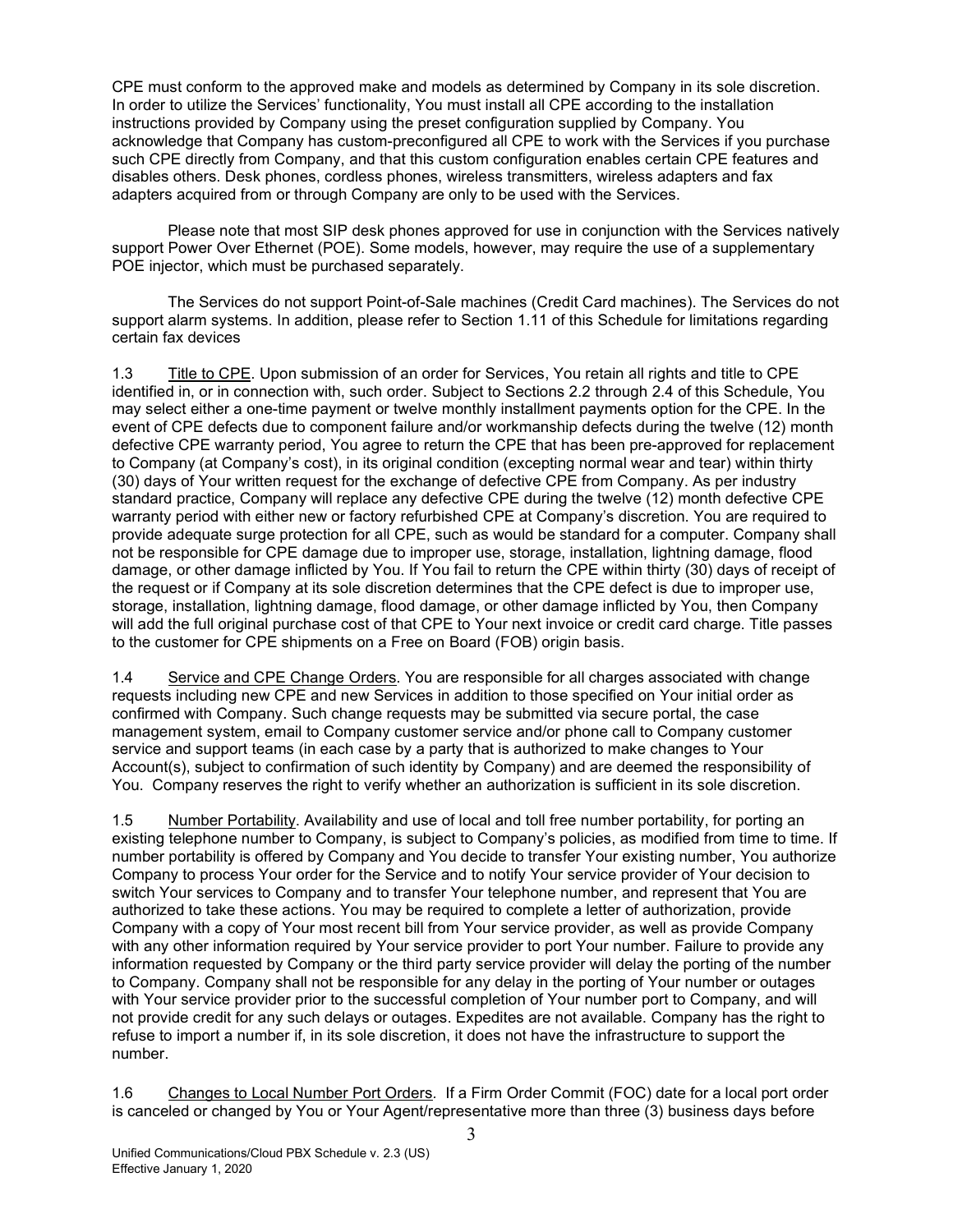the agreed-to date, there may be a charge of ten dollars (\$10.00) per Telephone Number (TN). If an FOC date is canceled or changed by You or Your Agent/representative within three (3) business days prior to the agreed-to date, there will be a charge of fifty dollars (\$50.00) per TN. If You require a reversion to prior service on the day of the port or within twenty-four (24) hours of the port occurring on the FOC date, there will be a charge of four hundred fifty dollars (\$450.00) per TN. You acknowledge that Company cannot guarantee that such an immediate service reversion for local numbers is even possible. Any change/cancellation of local porting orders received after 12:00 noon Pacific will be considered as received on the next business day. All such charges are not refundable and do not qualify under any service guarantees.

1.7 Changes to Toll-Free Port Orders. Changes to toll-free port orders are not supported once submitted. Cancels of toll-free porting orders are entirely the responsibility of You or Your Agent/representative to arrange with the current service provider.

1.8 Agent. You acknowledge and agree that (a) Company has designated an Agent to provide billing and support services to You in connection with the Services, (b) such actions by Agent shall be deemed to be the actions of Company with respect to those aspects of the relationship under this Schedule, and (c) You consent to the disclosure of Data to Agent for the purposes of the Services and the collection of Data by Agent for the purposes of the Services. For the avoidance of doubt, if You fail to respond to Agent when it is acting for Company under this Schedule, You shall be deemed to be in breach of this Schedule.

1.9 Local Numbers. For the Services, You represent and warrant that all traffic delivered to You under this Schedule that has originated in the same local calling area in which Your local number (i.e., NPA-NXX) is assigned, and/or in which such traffic is terminated to You, is local traffic and is legally entitled to be treated as local traffic under all applicable federal, state and local laws, administrative and regulatory requirements and any other authorities having jurisdiction over such traffic. You understand and acknowledge that Company will rely upon such representation to assign local telephone numbers to You and/or route Your traffic for termination as local calling.

1.10 Incompatibility with Traditional Telephony Network. If Your business requires the use of equipment that is designed to transmit or receive data over traditional telephony networks, collectively referred to here as "Transaction Processing Hardware," You should be aware that not all Transaction Processing Hardware nor their related application providers, such as banks or credit card processing companies, support the use of VoIP services. Although adequate service may be achieved in many cases, Company cannot recommend or support Your use of Transaction Processing Hardware with the Service.

1.11 Incompatibility with Certain Facsimile Devices. Fax adapters acquired from or through Company Services provide a port for connection to facsimile devices ("Fax Devices"). However, You should be aware that in some cases the Fax Device's configuration may need to be modified by You to optimize its performance with VoIP. You should also be aware that some Fax Devices, some Internet Service Providers (ISPs) and some broadband data connections may not be capable of delivering satisfactory fax operation with VoIP. Some older Fax Devices are incompatible due to delay sensitivity and therefore Company recommends the use of Fax Devices that are no older than two (2) years. Some ISP services deliver inadequate quality of service to allow for reliable fax transmission. Company recommends that You always check with Your Fax Device manufacturer and ISP to determine their level of support for fax over VoIP.

1.12 Your Network Security Obligations. You understand that the use of the Services requires a network firewall at Your premises. You must deploy firewalls at each physical site designed to enhance security for SIP-based VoIP applications and services. You are also responsible for implementing other security practices that conform with industry standards and best practices applicable to Your business and industry sector. You are responsible for all fraudulent use of Your Services without regard to how it occurs. See Section 4.4(c) of this Schedule. YOU HEREBY INDEMNIFY THE COMPANY PARTIES AGAINST ANY RESPONSIBILITY FOR DAMAGES, CONSEQUENTIAL OR OTHERWISE, THAT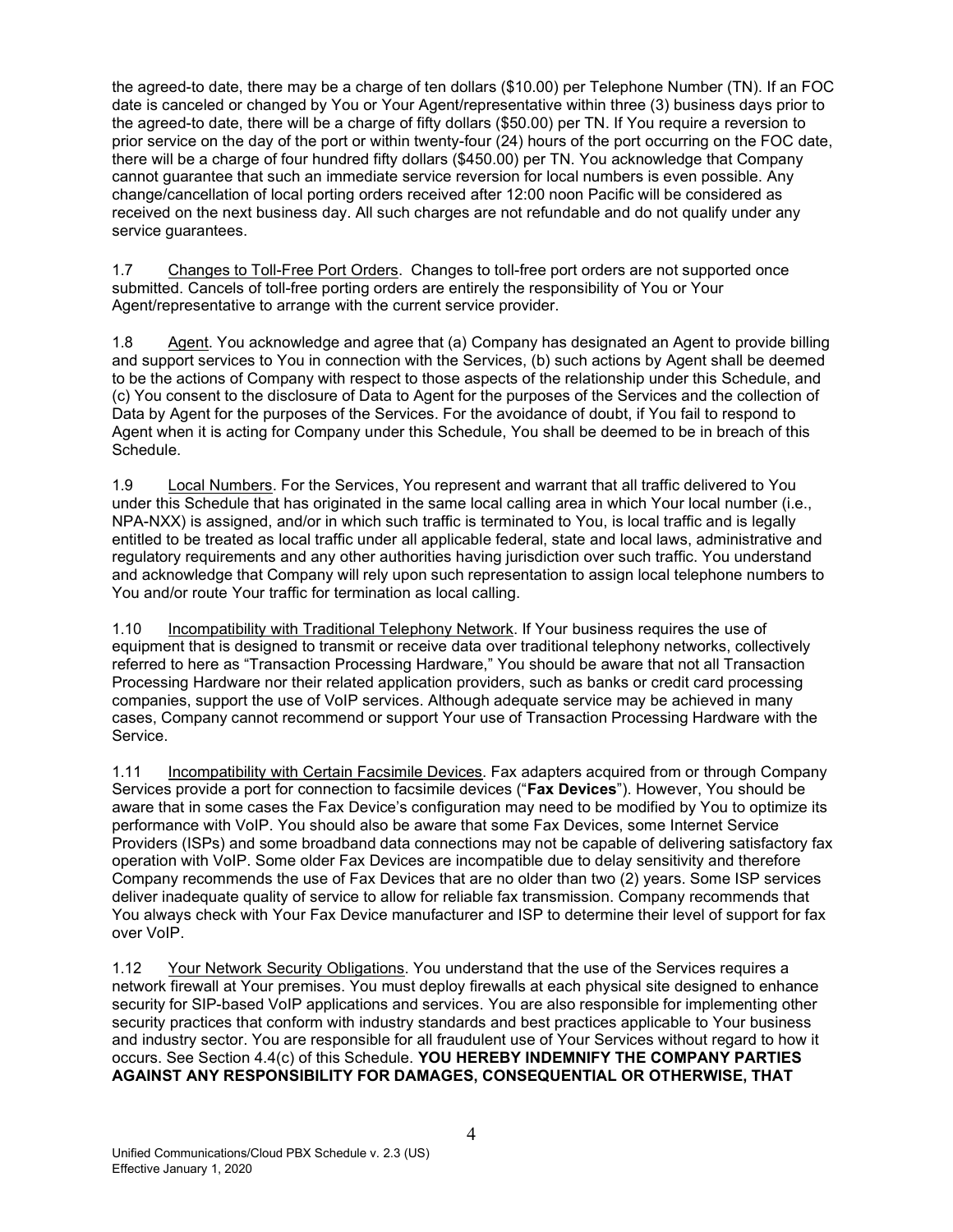### ARISE FROM THE FAILURE BY YOU OR ANY THIRD PARTY TO PROPERLY PROTECT ANY NETWORK.

1.13 On-Site Requirements. You are responsible for all aspects of Your working environment and of the access connectivity (Internet connectivity and local area network) they provide with respect to any quality of service issues to which they may contribute. Should You encounter material quality of service issues with Your Service which are not related to Your working environment or to the access connectivity provided by You, but rather are attributable to the network or software provided by Company , then Company will use commercially reasonable efforts to remedy those issues within thirty (30) days of their being reported to Company. Should Company fail to achieve a remedy within thirty (30) days then You will be free to discontinue Service without liability for early termination fees. Should reported quality of service issues be determined to be a result of Your provided access connectivity or of Your working environment, then Company will use commercially reasonable efforts to provide appropriate information to support that diagnosis and may provide recommendations as to its repair; however, You will remain responsible for its repair and will be held to the contracted commitments as executed.

1.14 Directory Listing: You may request a Directory Listing for any Local Numbers used in connection with the Services provided that Company has the capability to provide Directory Listing services. Company utilizes a Third-Party Service for Directory Listing; therefore, there is no guarantee that Company will be able to list a specific number with the third-party provider, and there is no guarantee as to the timeframe under which Directory Listing can be completed, if at all. Company does NOT support an option whereby the address is not published as part of the Directory Listing, as allowed by relevant law. Further, where You choose to not purchase or to discontinue Company's Directory Listing service, Company provides no assurance that any existing information in the various directory listing databases will be removed or revised. In the event that a Directory Listing is completed successfully, (a) You will be provided with a listing for each number in the electronic database and white pages book managed by the Local Exchange Carrier ("LEC") or a third party working with such LEC in whose area the local numbers originate; (b) via the above, most Directory Assistance providers will be able to look up the number when they receive an inquiry; and (c) yellow page and other electronic database providers then may contract with the LEC to purchase and list the number in their books, databases, etc. as an independent action from the Directory Listing services provided by Company. Company will not be responsible for any misprints, errors or omissions but will provide reasonable, good faith assistance to correct any errors in the databases of Company's partner carriers and their LEC providers that are identified by You. Further, YOU HEREBY AGREE TO DEFEND, INDEMNIFY, AND HOLD THE COMPANY PARTIES HARMLESS FROM AND AGAINST ANY AND ALL CLAIMS FOR EXPENSES OR DAMAGES OF ANY KIND (INCLUDING ATTORNEYS' FEES) ARISING FROM A MISPRINT OF YOUR DIRECTORY INFORMATION.

# 2 Term and Termination.

The term and termination provisions of the MSA govern the provision of Services provided through this Schedule, except as specifically superseded or supplemented by the terms of this Section 2.

2.1 Porting Does Not Constitute Termination of Service. Even if You port a telephone number from your Account, You will continue to be liable to Company for Service until the Account or relevant Service is terminated.

2.2 Following Termination. In addition to the provisions set forth in Section 2.4 of the MSA, You acknowledge that in the event of any Service termination or cancellation, all telephone numbers associated with Your Account may be immediately released and may not be available to You for porting to a new carrier or upon Service reactivation with Company.

## 3 Fees, Billing, Taxes, Charges, Promotions.

3.1 Fees. The fees initially charged upon ordering any Service will be effective for the Initial Term and each Renewal Term of this Schedule, provided that Company will have the right to increase these fees at any time upon notice to You. If You do not agree with such fee increase, You will have the right to terminate this Schedule and the applicable Service immediately upon notice, provided that such notice of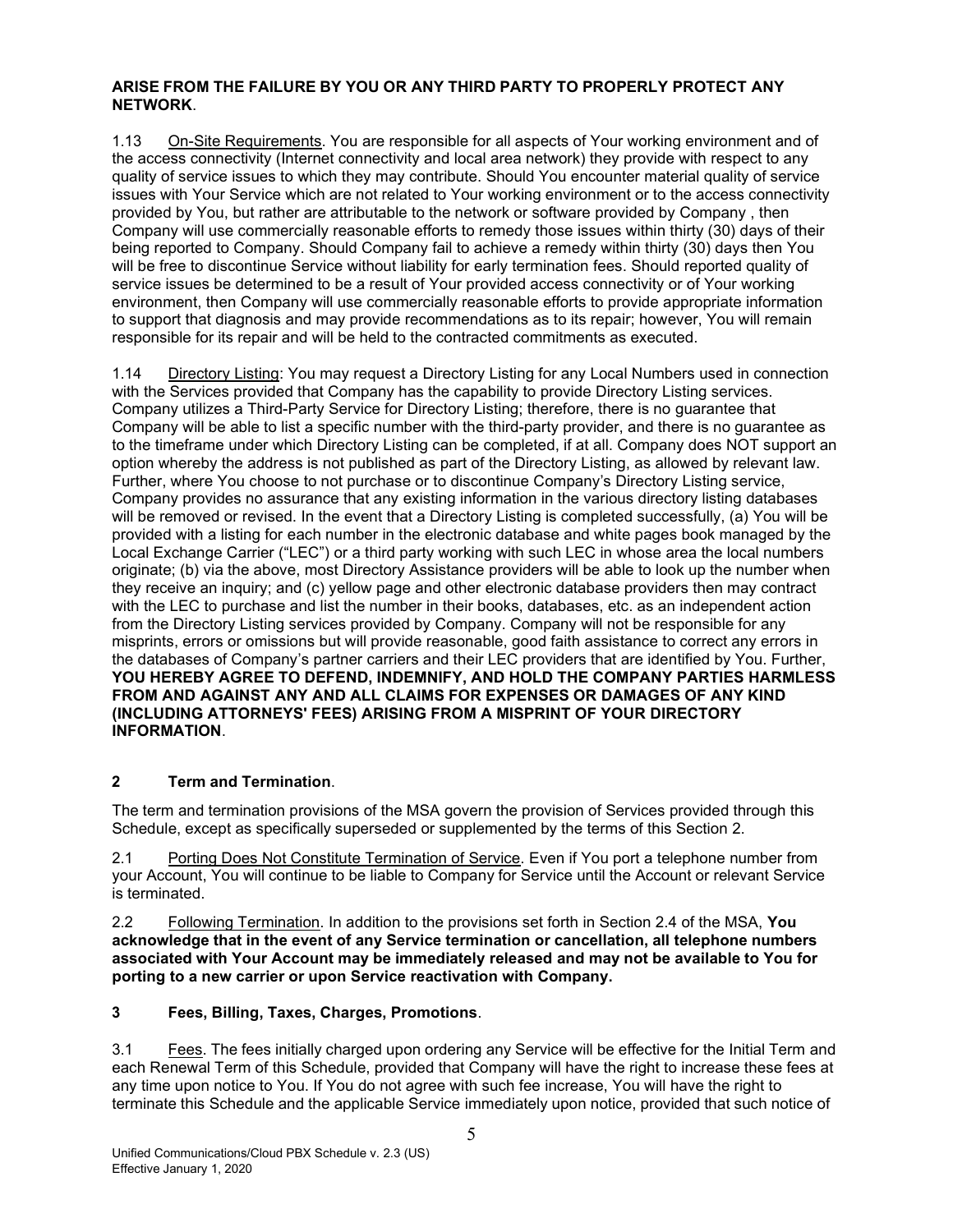termination must be received within thirty (30) calendar days of date of notice of the fee increase. All payments shall be in US dollars. You will pay all non-recurring and recurring fees, regulatory cost recovery fees, surcharges, assessments and taxes billed to Your Account. Fees are non-refundable. Recurring fees are typically billed once per month and include charges for the current month and usage or adjustments from the prior month. Telephone call minutes of use (including but not limited to inbound and outbound local, long distance, international, toll free, and conferencing) and adjustments for additions, changes or deletions of certain monthly recurring services are billed in arrears. Rates may vary by destination country, city, and band, and are subject to change by Company from time to time without prior notice.

a. Company may charge a reactivation fee to renew Service for Accounts that have been suspended for non-payment or terminated by You.

b. Monthly recurring charges will automatically be applied to Your Account(s) seven (7) days after Your acceptance if You have not activated the Services; otherwise, such charges will apply from the date of activation.

3.2 Advance Payment and Deposits. Activation and monthly recurring charges are billed in advance. Usage and long distance charges are billed in arrears. Recurring charges commence accruing at the time the Services are provisioned by Company. Payment of all charges is due thirty (30) days from the date of the invoice (the "Due Date") unless You have selected to automatically pay by credit card in which case charges will be automatically applied to the credit card associated with Your Account(s). If You fail to pay for all charges by either: (a) more than thirty (30) days past the Due Date on one (1) occasion, or (b) more than fifteen (15) days past the Due Date on two (2) occasions within any twelve (12) month period, then You will be, upon receipt of written request from Company, required to pay a billing deposit ("Billing Deposit"), of an amount equal to twice Your average monthly bill for Services for the preceding three (3) month period. If You fail to pay the Billing Deposit within ten (10) days of receipt of the request to do so, then Company may, in its sole discretion and in addition to any other remedies available to Company, suspend or terminate all Services provided to You and maintain the Services in a suspended status until such time that You have paid all amounts then due including the Billing Deposit. Billing cycle end dates may change from time to time. When a billing cycle covers less than or more than a full month, Company may make reasonable pro-rations to recurring charges.

#### 3.3 Fair Use.

a. Company may offer calling plans that are described as including unlimited minutes of use. Company Services may also offer messaging plans that are described as including unlimited messages. Company reserves the right to review usage of any "unlimited" plans to ensure Fair Use and reserves the right to, at any time, take the actions noted in Section 3.3(b) below without notice to You. "Fair Use" means that (i) with respect to calling plans, the combined number of outbound minutes plus local inbound minutes or (ii) with respect to messaging plans, the combined number of outbound messages plus inbound messages, in either case does not substantially exceed, in Company's reasonable judgment, the average use of all other Company customers as measured on a per user basis. Usage and associated charges for excess usage will be determined based solely upon Company's collected usage information. Fair Use also prohibits any activities that result in excessive usage including, but not limited to, auto-dialing, continuous or extensive call forwarding, telemarketing, message blasting, fax broadcasting, fax blasting or transmitting broadcasts or recorded messages, or any activity that disrupts the activities of Company and/or other Company customers.

b. Fair Use assumes that, for any service packages or bundles that include outbound calling to Alaska and/or Hawaii, outbound long distance traffic to those destinations cannot, in aggregate, exceed one percent (1%) of the total Outbound Long Distance traffic in any calendar month; otherwise, all outbound long distance traffic to Alaska and Hawaii in such month may be subject to a price premium of up to \$2.50 per minute, at Company's sole discretion.

c. Certain voice functions, such as (i) inbound and outbound WebFax service and (ii) forwarding calls out of the Auto Attendant or a Local Number, do not qualify for unlimited Local or Long Distance usage. For a list of such voice functions, together with the applicable maximum minutes of usage per month and the costs for excess usage, please contact Your Company account representative.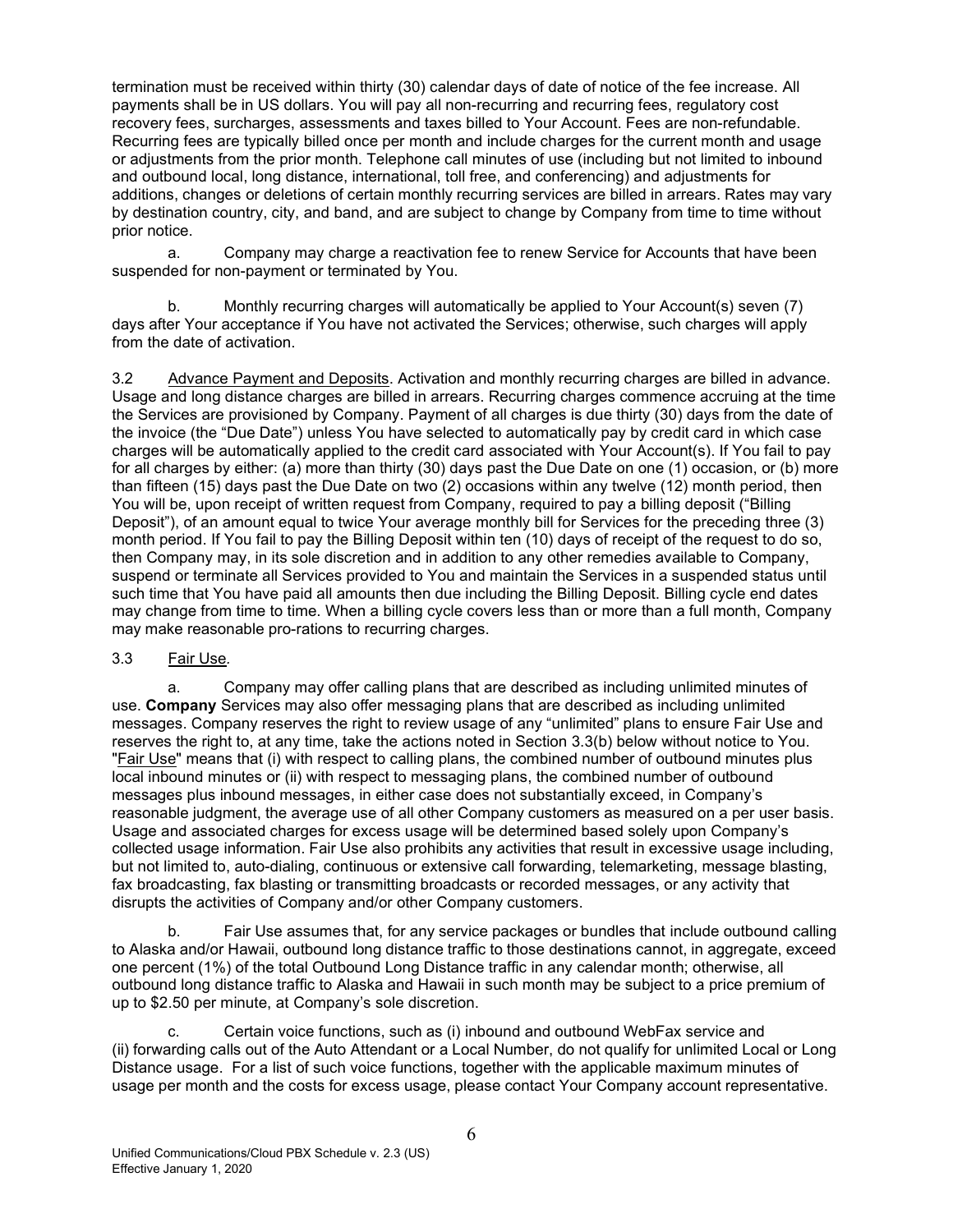d. If Your usage exceeds the limits for Your Account or otherwise exceeds Fair Use, You agree that Company may immediately, in its sole discretion, (i) charge You for such excess usage via Your automated payment account or by invoice if You have been accepted into Company's check paying program, (ii) upgrade You to a plan or increase the limits on Your Account to address this excess usage, and/or (iii) suspend Your Account or terminate Your Account upon notice to You. Upon any upgrade or increase on the limits of Your Account, You will be responsible for the new costs and fees.

3.4 Taxes. You shall be liable for all taxes, governmental fees, surcharges and assessments to be paid related to fees and charges arising under this Schedule or in connection with the Services. You shall also pay all taxes, fees, and assessments of any nature associated with products or services sold through the use of or with the aid of the Services. Unless Applicable Law or changes in Applicable Law require otherwise, applicable taxes, governmental fees, surcharges and assessments for the Services shall be applied based upon the jurisdiction in which You primarily use the Services ("Place of Primary Use"), and You and Company agree that the primary business street address You designate on Your Account for purposes of this Schedule shall also be Your Place of Primary Use for determining applicable taxes for all charges on Your Company Account.

3.5 Promotions. Company may occasionally offer special promotions from time to time and shall determine eligibility for, interpretation under and duration of such promotions in its sole discretion. For example, Company may, from time to time, offer a "free phone" promotion in connection with the Services. Any such "free phone" promotion will be limited to certain phone models as specified by Company, and such phone models may be changed at any time, without notice, at Company's sole and absolute discretion. If You purchase Services with a "free phone" promotion but You then cancel those Services within the first 12 months of service, You will be required to repay to Company the pro-rated value of the phone. Additional information about Company's promotions can be found in the terms and conditions for the applicable promotion.

#### 3.6 Subscription-Based Versus User-Based Licensing Models.

- a. Subscription-Based Licensing. For Services purchased under a subscription-based licensing model, You may purchase subscriptions (i.e., licenses) to such Services without assigning a User to the subscription license at the time of initial purchase. When placing an order for a new Service subscription, or after increasing the desired quantity of User licenses in an existing subscription, any hardware rebates applicable to those User licenses will be immediately available on Your account, even prior to assigning the licenses to specific Users. After ordering a new Service subscription, or after increasing the desired quantity of User licenses in an existing subscription, billing for those licenses will begin after a seven-day grace period, even if the licenses have not yet been assigned to specific Users. When Your Account administrator removes a User from Your Account, the phone number and User license assigned to such User become available for future use; however, You will continue to be billed for the licenses, even after the removal of the User from Your Account, until You terminate the licenses (by decreasing the number of licenses on the Account). A hardware rebate penalty will not automatically be charged back to Your Account when a User is removed from the Account; rather, the rebate penalty will only be triggered when You reduce the number of Service subscription licenses in Your Account below the number of the phone hardware rebates that have been used within that customer Account within the previous 12 months. As with user-based licensing, applicable taxes are based on the locality of Your Users; any licenses that are not assigned to a User will be assessed taxes based on the address for the applicable customer account, as set forth in Company's records.
- b. User-Based Licensing. For Services purchased under a User-based licensing model, licenses for such Services are purchased for and assigned to a specific User at the time of initial purchase. Under this model, when Your Account administrator removes a User from Your Account, the license is terminated, and a hardware rebate penalty will automatically be charged back to Your Account if the User is removed from the Account within the first 12 months. Applicable taxes are based on the locality of the User to which the license is assigned.

#### 4 Use of the Services.

4.1 Business Use; Call Centers.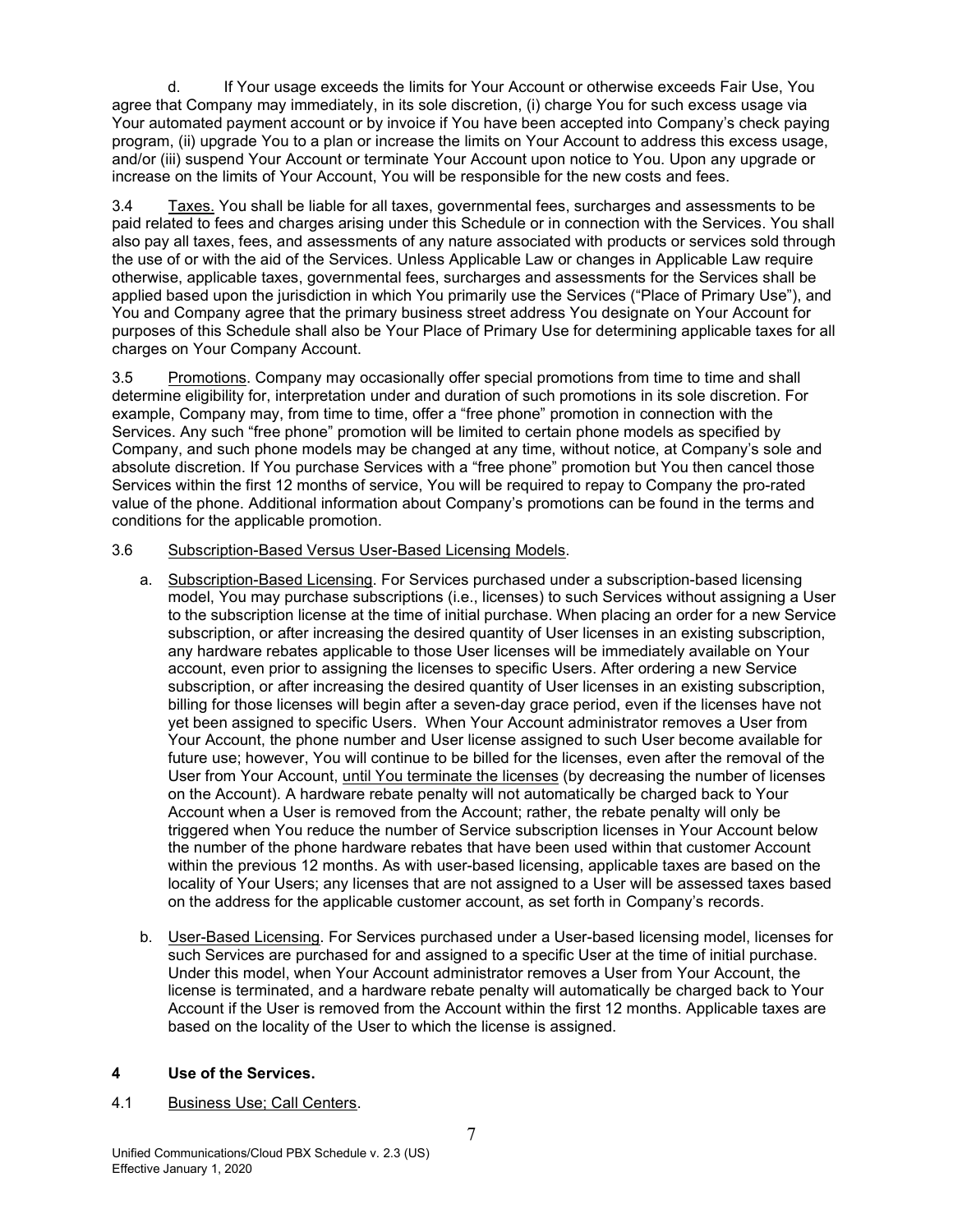- (a) Business Use. You will use the Services predominantly and primarily for Your own internal business, non-personal use. You will not allow any third party, including Your vendors and service providers, to access or use the Services. For the avoidance of doubt, You agree that You will not use the Services for residential purposes.
- (b) Call Centers. The Service can be used for call center purposes where calls are primarily of an inbound nature and the system is being used in conjunction with Company solutions where appropriate Contact Center licenses are purchased for this purpose. You may not use the Services for any call center solutions in which Company's Service lines are being used for a high rate of outbound calls and/or calls which are primarily of a short duration – characteristics which are typically seen when employing the use of an outbound dialer application. Company's services assume normal business usage which, for this service, means that the average call duration is greater than or equal to one (1) minute. If a customer's average call duration is less than one (1) minute during any month, a surcharge will be applied to all usage during that month.

4.2 Restricted Activities. You will not use the Services: (a) to harvest, collect, gather or assemble information or data regarding other users, including telephone numbers or e-mail addresses, without their consent; (b) for communications that are unlawful, harassing, libelous, abusive, harassing, tortious, defamatory, threatening, harmful, invasive of privacy, vulgar, pornographic, obscene or otherwise objectionable in any way or that are harmful to minors in any way under the law or otherwise; (c) to transmit or knowingly to accept any material or communications that may infringe the intellectual property rights or other rights of third parties, including, but not limited to, trademark, copyright, patent or right of publicity; (d) to transmit or knowingly to accept any material or communication that contains software viruses or other harmful or deleterious computer codes, files or programs such as, but not limited to, Trojan horses, worms, time bombs or cancelbots; (e) to interfere with, disrupt, attempt to interfere with or disrupt computer servers or networks connected to the Services or violate the regulations, policies or procedures of such networks; (f) to attempt to gain unauthorized access to or to gain access to the Services, other accounts, computer systems or networks connected to the Services, through password mining or any other means; (g) to harass or to interfere with another user's use and enjoyment of the Services; (h) unlawfully record conversations in violation of applicable law; (i) to make calls that are not between individuals (e.g., automated calls are not permitted); or (j) in a manner deemed by Company to be inappropriate. You may not access the Services for purposes of monitoring their performance, availability, or functionality, or for any other benchmarking or competitive purposes, without Company's prior written consent. You may not access the Services if You are a direct competitor of Company, without Company's prior written consent pursuant to a separate written agreement.

4.3 No Resale. Services are for Your use and not third parties and You are prohibited from intermingling traffic. Except as set forth in the following sentence, You shall not resell the Services and doing so constitutes an abusive practice subjecting You to immediate termination of this Schedule and the Services. You acknowledge and agree that in order to resell the Services You must enter into a separate written agreement with Company and that reselling the Services may require regulatory approvals.

# 4.4 Applicable Law; Regulatory Matters.

a. Applicable Law. Use of the Services is only authorized for use in the United States of America (subject to this Schedule) and Canada (subject to the Canada Product Schedule for the Services). You acknowledge and agree that access to and use of the Services may be restricted or limited as a result of Applicable Laws and that You will not use, or allow the use of the Services, in contravention of, and will comply with, any Applicable Law. You represent that (i) You and Your Users are not named on any Governmental Authority list of persons or entities prohibited from receiving exports, and (ii) You will not permit Users to access or use Services in violation of any export embargo, prohibition or restriction. You acknowledge and agree that that it is Your sole responsibility to use the Service in a lawful manner.

b. Regulatory Matters. Notwithstanding any other provision of this Schedule or the MSA, this Schedule is subject to change, modification, or cancellation, with or without prior notice, as may be required or reasonably deemed necessary by Company pursuant to any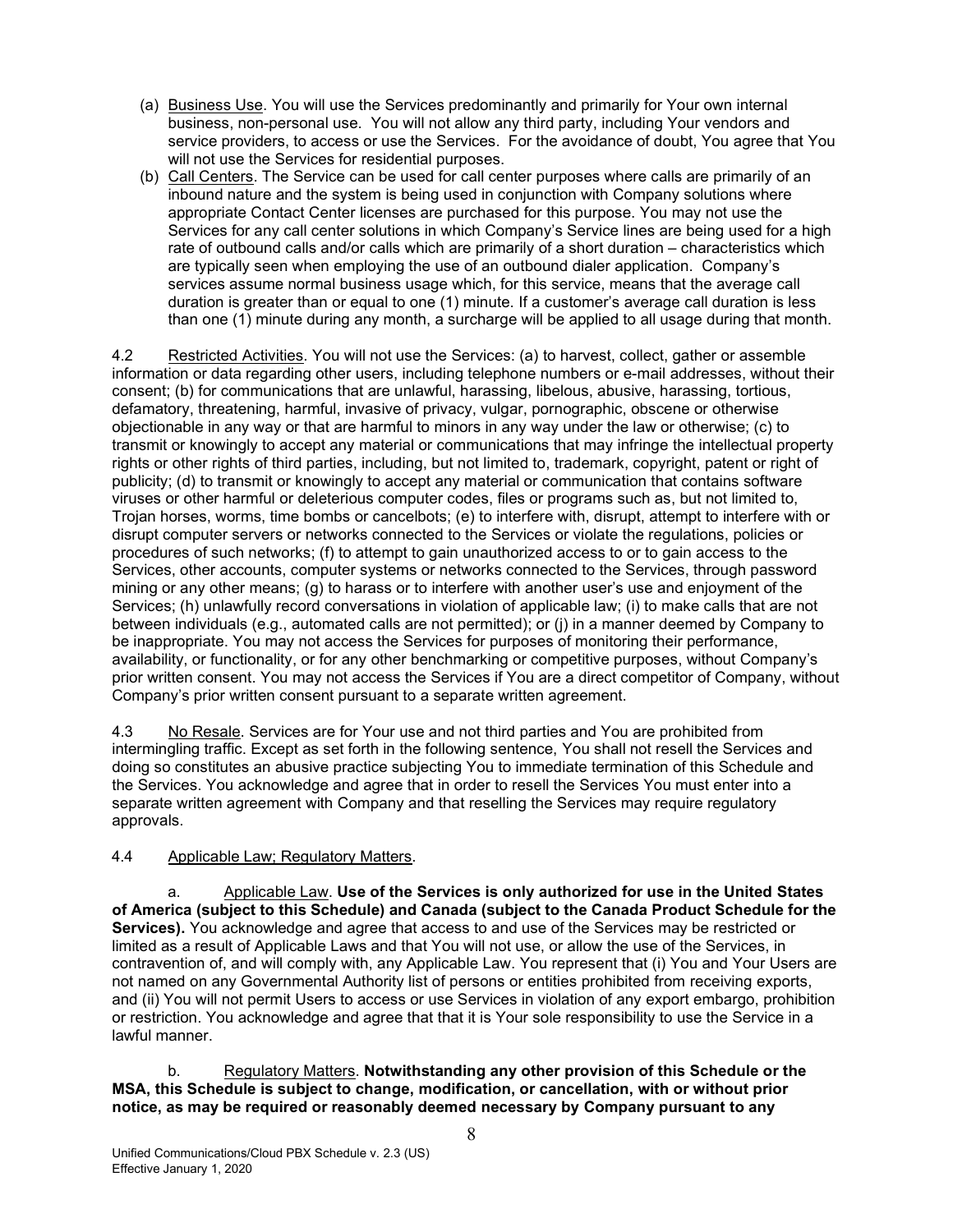Applicable Law, including any order, rule or decision of a Governmental Authority. All taxes, regulatory fees, surcharges, assessments or other charges imposed by any Governmental Authority on You or Company are in addition to the fees and charges of Company and are the sole responsibility of You. If any such taxes or fees are assessed upon Company, Company may pass through such charges to You or assess a regulatory cost recovery fee. All such charges may be a flat fee or a percentage of Your Company charges and may change without notice. To the extent You are obligated to report and pay any applicable taxes or regulatory fees to a Governmental Authority, You hereby indemnify Company against any claim arising out of Your failure to do so.

c. Fraud. It is the express intention of the parties that You, and not Company, will bear the risk of loss arising from any unauthorized or fraudulent usage of Services provided under this Schedule to You. Company reserves the right, but is not required, to take any and all action it deems appropriate (including blocking access to particular calling numbers or geographic areas) to prevent or terminate any fraud or abuse in connection with the Services, or any use thereof, provided, however, that any such action will be consistent with applicable federal, provincial, state and local laws, rules, and regulations and provided further that the failure to take any such action will not limit Your responsibility for all usage of the Services.

4.5 Call Recording Features. Notwithstanding any other applicable provisions or prohibitions of use set forth in this Schedule or the MSA, You agree and acknowledge that the laws regarding the notice, notification, and consent requirements applicable to the recording of conversations vary between federal and state jurisdictions, and between state jurisdictions, and locally. You agree that You are solely responsible for complying with all federal, state, and local laws in any relevant jurisdiction when using call recording features. If You use call recording features from outside the United States (note that use of the Services from outside the United States or Canada would constitute a violation of Section 1.1 of this Schedule), or if a party to the call is located outside the United States, You must also abide by all applicable international laws, rules and regulations. Company and Company Parties expressly disclaim all liability with respect to Your recording of conversations. You hereby release and agree to hold harmless Company and Company Parties from and against any damages or liabilities of any kind related to the recording of any telephone conversations using the Services. You should carefully review Your particular circumstances when deciding whether to use the recording features of the Service, and it is Your responsibility to determine if, and under what conditions, the electronic recordings are legal under applicable federal, state or local laws. Company and Company Parties are not responsible for any misinterpretation, lack of understanding or lack of knowledge regarding the use of electronic recordings or the use of its products by any User, whether legal or illegal. The call recording feature is intended for single person use only. Company reserves the right to disconnect or modify Your service plan if Company determines, in its sole and absolute discretion, that Your usage of this feature is inconsistent with, or in excess of, normal usage patterns of other users of the Services.

In some states, You are required to obtain consent from all parties to record a phone call. As a result, You may need to inform Your employees and third parties whom You call through the Services that their calls are being recorded. Third parties will receive an automated announcement indicating that the call is being recorded only when they call You. You are responsible for obtaining any and all legally-required consents when You make a call with call recording enabled. You should consult with an attorney prior to recording any call. The information above does not constitute legal advice.

4.6 Caller Identification Services ("CNAM"). Outbound CNAM is available upon request although Company reserves the right to provide a default name which will typically be either the name of the enterprise account, or the billing contact for the Services, as provisioned in Company's systems as of date that the CNAM order is entered. Company may modify the name submitted to meet regulatory and/or third-party vendor requirements. Upon request, Company may modify the CNAM in a manner consistent with relevant law and charges may apply. If You prefer for Your number not to be displayed, You must request initiation of the privacy indicator on Your account. Company is not responsible for CNAM not operating properly as Company, as all providers in the industry, relies on third-party databases and provisioning by the carrier or other provider that terminates the call to the called party. Company has no control over such third parties.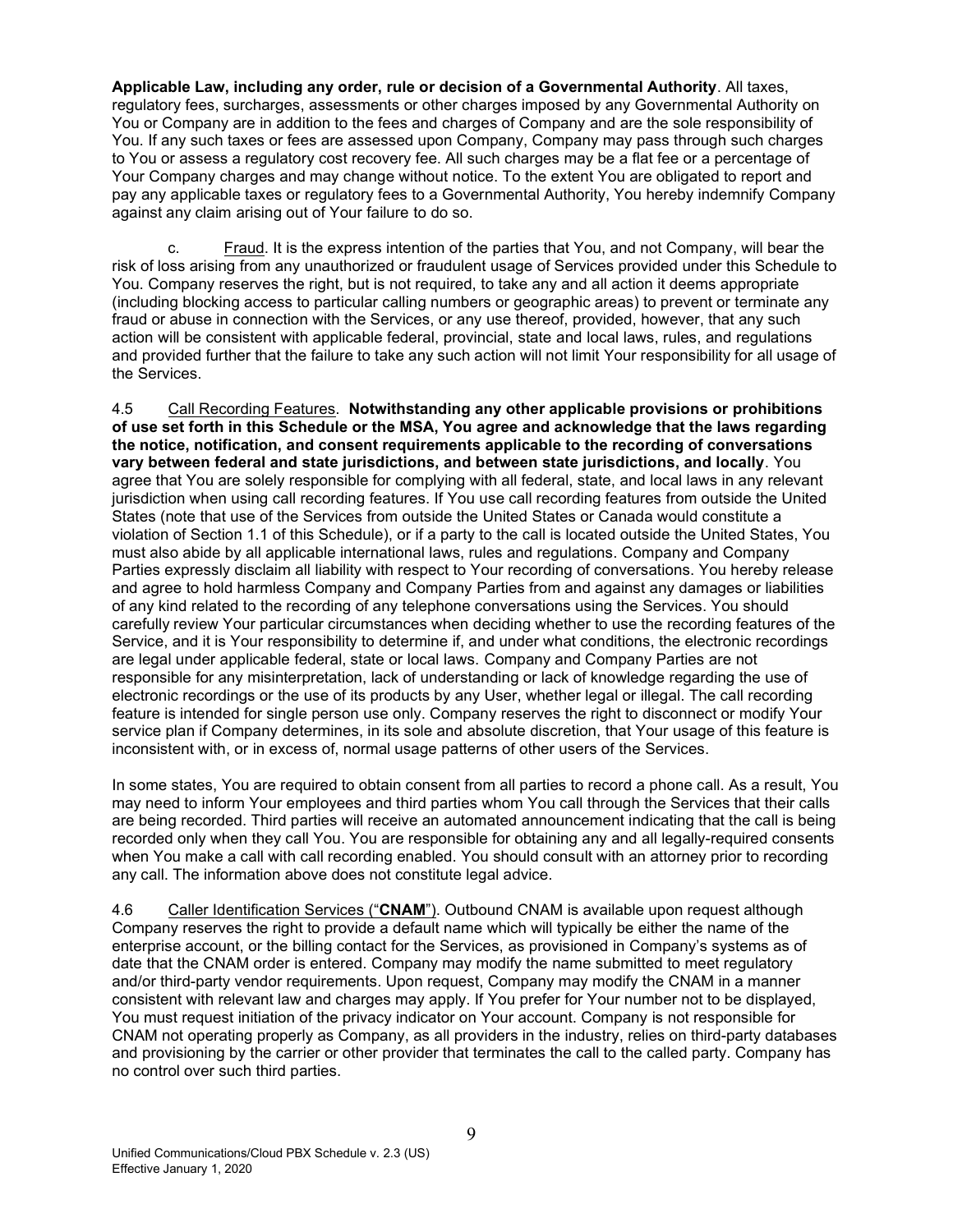4.7 "Hold" Music. You represent to Company that, to the best of Your knowledge, any and all Hold Music provided by You to Company for the purpose of uploading to the Service is (a) not in violation of any third parties' patent, trademark, copyright or service mark rights; (b) is not libelous, obscene or otherwise contrary to the law; and (c) does not violate any third party's right of privacy or publicity; and that no such claims by third parties or the possibility of such a claim has been brought to Your attention. Accordingly, any claim made or action filed for misrepresentation, content, patent, trademark, service mark, or other copyright infringements arising out of the Hold Music provided by Company at Your request, You shall defend and hold harmless Company for all liabilities and damages suffered by Company as a result of said claim or action.

4.8 Chat Functionality. The chat functionality available through the Services (the "Chat Feature") is subject to the following restrictions and limitations:

a. Web Links Not Scanned. The Chat Feature allows users to share URLs or other forms of web links with one another via chat. However, Company does not scan such URLs or web links for malicious code, inappropriate or illegal content, or any other harmful attributes, including without limitation disabling devices, drop dead devices, time bombs, trap doors, Trojan horses, worms, viruses and similar mechanisms (collectively, "Harmful Content"). Company and Company Parties expressly disclaim all liability with respect to any Harmful Content contained in any URL or web link shared between Your Users via the Chat Feature. You hereby release and agree to hold harmless Company and Company Parties from and against any damages or liabilities of any kind related to any Harmful Content contained in any URL or web link shared between Your Users via the Chat Feature.

b. User Content. Company does not screen or filter the content of messages, links or attachments sent via the Chat Feature (whether for offensive or illegal content, viruses or otherwise), and Company does not modify any User content sent using the Chat Feature. As with all Services, You assume full responsibility and liability for the legal and compliant use of the Chat Feature by Your Users. Company and Company Parties expressly disclaim all liability with respect to any content, links or attachments included by Your Users in a Chat Feature message. Message history (for messages sent via the Chat Feature) is retained by Company and is available, if required, for production in connection with legal proceedings in which You may be involved (i.e., litigation discovery) and law enforcement subpoenas, orders and other demands; however, the Chat Feature does not currently support account administrators' ability to export message history without Company support.

c. Service Limitations and Disclaimers. The Chat Feature does not support messaging with users outside of Your organization; it only allows the exchange of messages with other internal Users within Your organization. Company and Company expressly disclaim all liability with respect to any delays in the delivery of messages using the Chat Feature, messages that are not successfully delivered, messages that are deleted or lost, or User errors in the use of the Chat Feature (including without limitation accidentally adding an unintended participant to a chat session or group, sending messages to unintended recipients, or unclear or misleading communications due to the chronological/sequential presentation of chat messages). The Chat Feature does not support the ability to recall a message once it has been sent.

d. Service Level Agreement. For purposes of the Service Level Agreement for Company's Unified Communications Service (available at https://www.GoBSB.com/legal, as it may be amended from timeto time), the Chat Feature will be deemed to be available (for purposes of determining "Service" Availability," "Network Availability and "Cloud Voice Availability" for any particular period) so long as Users are able to send and receive messages in the Chat Feature through at least one of the available user applications (mobile, desktop, etc.).

## 5 Your Data and Privacy.

(a) Company does not own any of Your Data unless otherwise stated by Company. Except as set forth herein, in the MSA or in Company's Privacy Policy or as otherwise required by Applicable Law, Company will not monitor, edit, or disclose any information regarding You or Your Account, including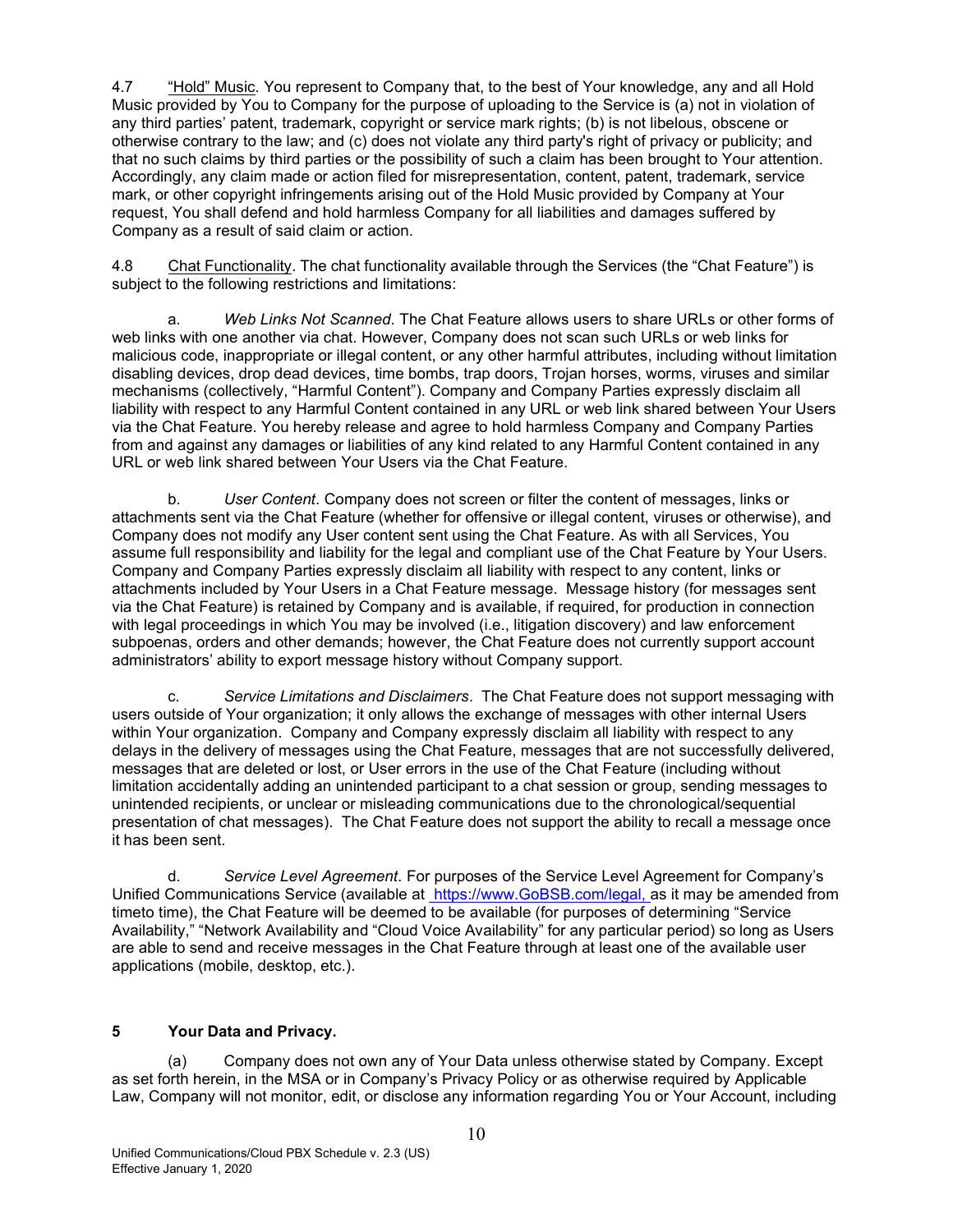any Data, without Your prior permission. Company may use or disclose such information, including Data, to enforce this Schedule, to provide, support and bill for Services (including disclosure to the Agent and other third-party vendors and contractors), to respond to or monitor technical issues with the Services, for compliance purposes with Company's vendors, to protect Company's rights or property, and to protect against potentially fraudulent, abusive or unlawful use of the Services. In addition, Company may provide certain user registration and statistical information such as usage or user traffic patterns in aggregate form to third parties, but such information will not include any identifying information. You, not Company, will have sole responsibility for the accuracy, quality, integrity, legality, reliability, appropriateness and copyright of all Data and, except as provided for herein, Company will not be responsible or liable for the deletion, correction, destruction, damage, loss or failure to store any Data. You understand and agree that it will be Your sole obligation to take, and that You will take, all measures necessary to protect Your Data, including without limitation, the timely backup of all Data on one or more systems that operate independently from any system associated with the Services.

(b) In providing the Services, Company collects and maintains certain Data, known as customer proprietary network information ("CPNI"). This includes information that relates to the quantity, technical configuration, type, destination, location and amount of use of Services to which You subscribe. Your telephone numbers, name and address are not CPNI. Company may use CPNI without Your consent to provide the Services, for billing and collection purposes, to protect Company's rights or property or to protect users from fraudulent, abusive or unlawful use of the Services, to inbound telemarketing services for the duration of the call, or as required or permitted by law. Company may also use CPNI to offer additional services of the type that You already purchase. Company does not sell, trade or share Your CPNI with Company's affiliates or any third parties for marketing purposes, unless You authorize such use.

6 CALEA. Company intends to fully comply with the Communications Assistance for Law Enforcement Act ("CALEA") and similar laws. By using the Service, You hereby agree and consent to Company's right, pursuant to lawful request by law enforcement or any Governmental Authority, to monitor and otherwise disclose the nature and content of Your communications if and as required by CALEA or any other law, without any further notice to You.

## 7 Limitation of Warranty; Limitation on Liability; Third-Party Services.

7.1 **Limitation of Warranty.** Company and the Company Parties will not be liable for any direct, indirect, incidental, special, punitive or consequential damages, including but not limited to damages for lost profits, business interruption, loss of programs or information, and the like, that result from the use or inability to use the Services or from mistakes, omissions, the Services not meeting Your requirements or expectations, hardware failures, issues making 911 calls, interruptions, deletion of files or directories, errors, defects, or delays in operation, or transmission, regardless of whether Company or any Company Party has been advised of such damages or their possibility. Company and the Company Parties will not be liable for any harm that may be caused by the execution or transmission of malicious code or similar occurrences, including without limitation disabling devices, drop dead devices, time bombs, trap doors, Trojan horses, worms, viruses and similar mechanisms. The warranty restrictions and limitations set forth in this Schedule are in addition to the warranty restrictions and limitations provided for in the MSA.

7.2 Limited Warranty: Within thirty (30) days of the creation of Your Company Account, if You are dissatisfied with the Service, You may discontinue Service and return all CPE for a full refund of all Service and CPE charges (excluding toll-free and international charges and shipping). You are required to (a) provide advance notification to Company of intended return and cancellation under this warranty and (b) receive acknowledgement by Company that the return has been authorized. You are responsible for arranging and paying for the return of CPE and packaging all equipment to arrive at Company in good working condition within thirty (30) days of authorized return order. Refunds, where authorized, will generally be issued within ten (10) business days following the receipt of all CPE; billing for CPE will continue in the interim until Your account is completely cancelled. If all CPE is not returned or has been damaged by You or in shipping, You will be charged for the complete cost of all non-returned or damaged CPE. This warranty does not apply to any promotional cash cards or fees, or membership cards or rebates that from time to time may be offered to You; if You discontinue the Services, any such cards or fees or rebates will be charged to Your credit card, or if You are not using a credit card, then will be charged to You by invoice. Your delay in installing, configuring and/or using the Services and/or any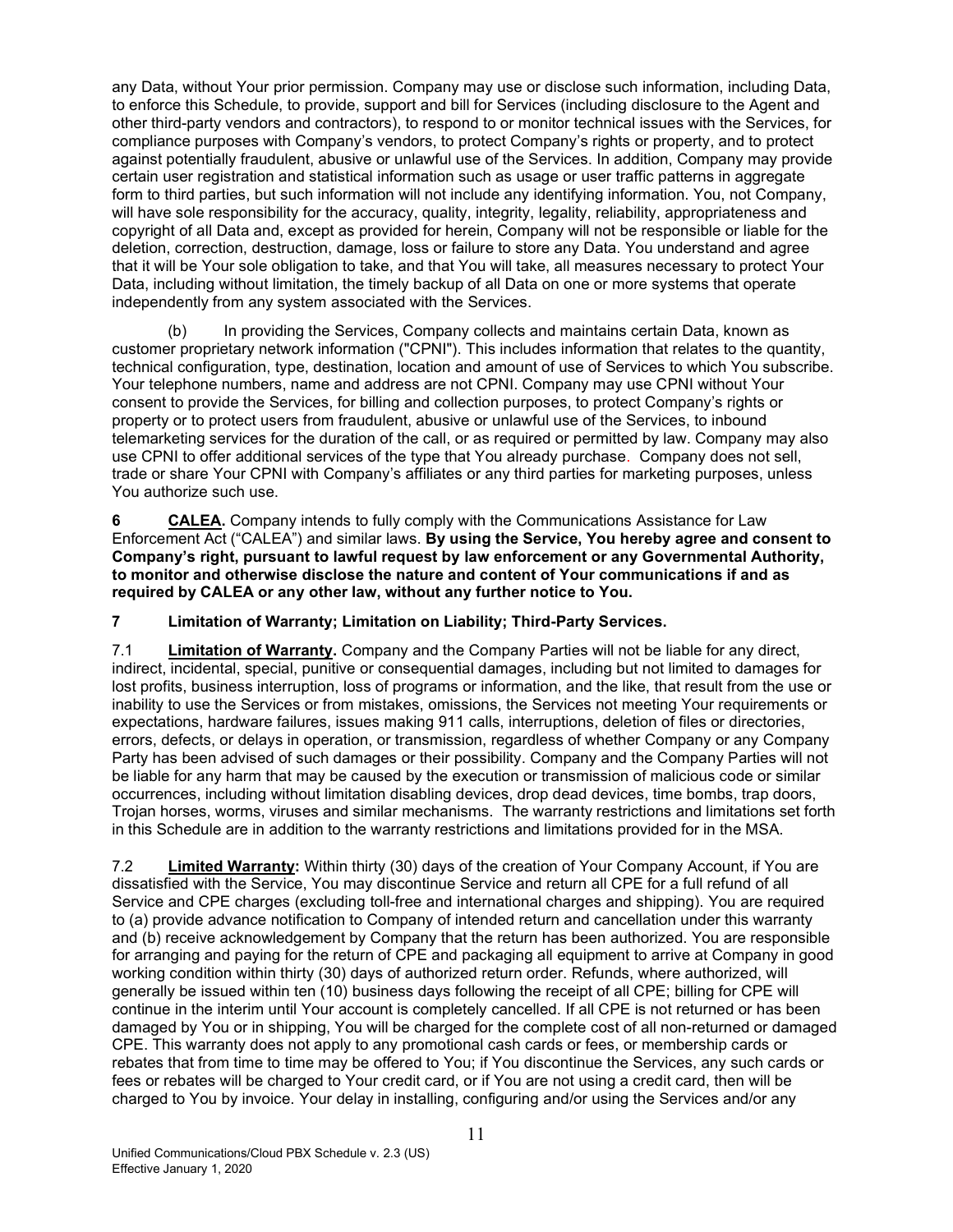delays such as those associated with number porting or ordering additional CPE, do not extend the period for this Limited Warranty.

## 7.3 Limitation on Liability.

a. Except as otherwise set forth in this Schedule, You agree that the total liability of Company and any Company Party and Your sole remedy for any claims shall be as set forth in the MSA.

b. Notwithstanding anything to the contrary otherwise set forth herein, Company and the Company Parties will have no liability whatsoever in the event that You have, either under Company's direction or Your own actions, misconfigured any telephone or other device connecting to the Service, or if any User has any issue regarding a 911 call. You acknowledge and agree that the limitation of Company's and the Company Parties' liability is a material term to Company and that it would not otherwise enter into this Schedule without this limitation, and that You agree these limitations are reasonable. 911 services will not function, or will not function properly, on the Service: (i) if You (or Your User) are located outside of the rate center associated with your assigned phone number; (ii) if a User attempts a 911 call from a location different from the address associated with the applicable phone number in the records of Company or any of the Company Parties; (iii) during any disruption of power at Your location; (iv) during any disruption of Internet connectivity to Your location; (v) during any period where service to You has been cancelled or suspended for any reason (including suspensions or cancellations for failure to pay or other default); (vi) if incorrect or invalid address information for You is provided, or if such information is not updated in the event of a change in primary location; or (vii) if equipment provided to or used by You in connection with the Service fails to function or is improperly (or is not) installed or configured. 911 Services will not function until correct and valid address information has been input into the appropriate database(s), which may occur shortly after initial Service activation. You hereby release and agree to hold harmless Company and Company Parties (including without limitation Level 3 Communications, LLC and its affiliates) from and against any damages or liabilities of any kind arising out of the failure of 911 services to function properly for the reasons set forth in the preceding sentence of this Section 7.3(b).

7.4 Licensor and Vendor Liability. Company's licensors and vendors are not responsible to You for any warranty provided by Company.

7.5 Third-Party Services. The Services may be compatible with Third-Party Services. While Company does not disclose or permit access to Your CPNI to Third-Party Services, Your installation or use of Third-Party Services on Your equipment or software could result in Your own disclosure of CPNI. Any purchase, enabling or engagement of Third-Party Services, including but not limited to implementation, customization, consulting services, and any exchange of Data between You and any Third-Party Service, is solely between You and the applicable Third-Party Service provider. Company does not warrant, endorse or support Third-Party Services. If You purchase, enable or engage any Third-Party Service for use with the Services, You acknowledge that the providers of those Third-Party Services may attempt to access and/or use Your Data used in connection with the Services as required for the interoperation of such Third-Party Services with the Services. You represent and warrant that Your use of any Third-Party Service signifies Your independent consent to the access and use of Your Data by the Third-Party Service provider, and that such consent, use and access is outside of Company's control. Company will not be responsible for any disclosure, modification or deletion of Data resulting from any such access by Third-Party Service providers.

7.6 Accessibility Services. Company, either directly or through one or more Company Parties, makes certain ancillary services, such as 711 and IP Relay services, available to You that are designed to make some of the Services more easily accessible to individuals with certain disabilities (collectively, the "Accessibility Services"). Such Accessibility Services are provided on an "as is" basis, and neither Company nor the Company Parties make any representation or warranty with respect to the availability, the effectiveness or any other aspect of such Accessibility Services. Use of the Accessibility Services is at Your sole risk. Notwithstanding anything to the contrary otherwise set forth herein, You hereby release and agree to hold harmless Company and Company Parties from and against, and that Company and the Company Parties will have no liability whatsoever in connection with, any damages or liabilities of any